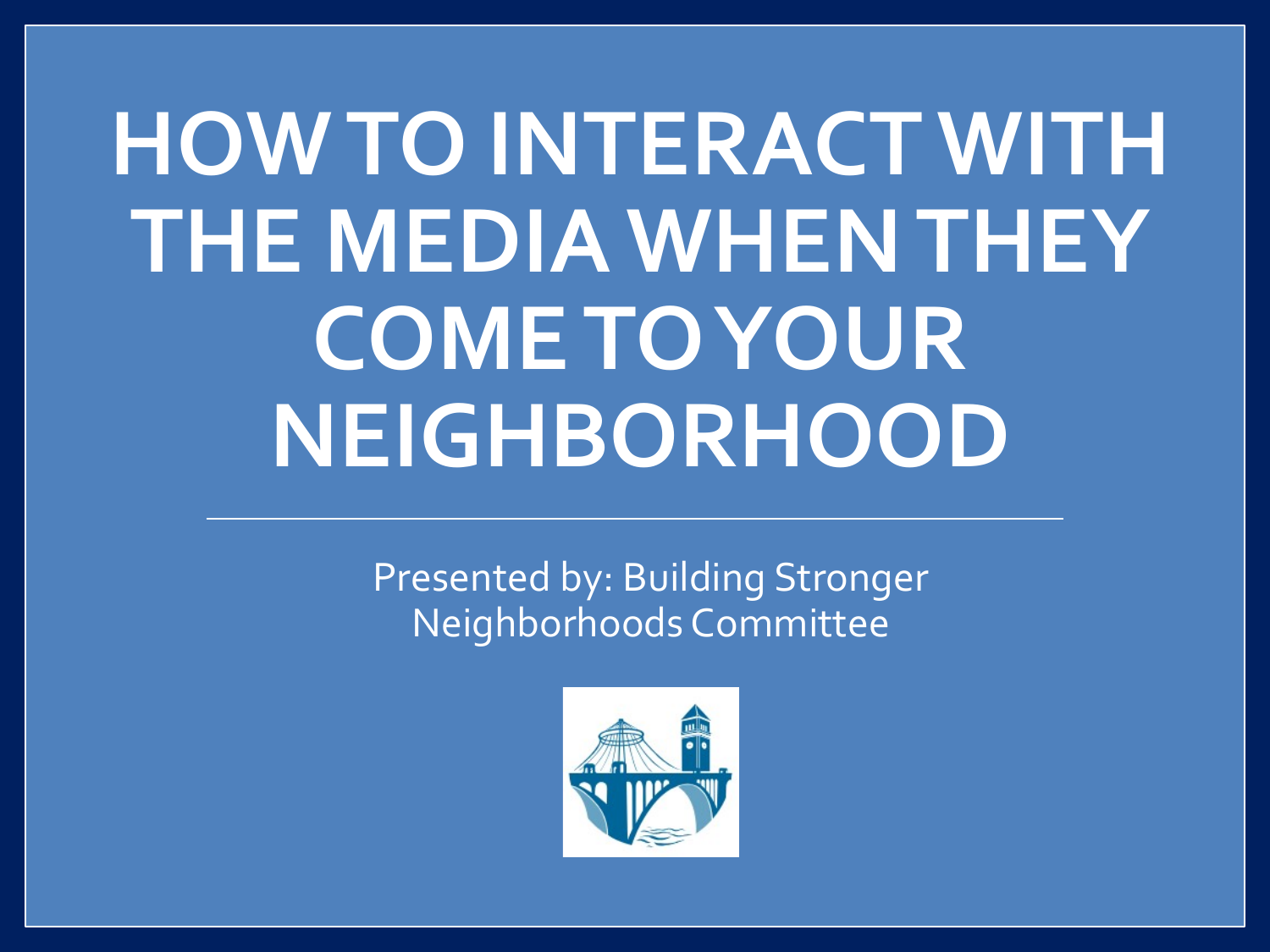## **Utilizing Local Media**

- The media can be your best ally to getting out the word for your neighborhood council.
- •Spokane has many media outlets for a community our size: three TV news operations, a daily newspaper, and a weekly newspaper, as well as other print, on-line publications and news outlets. Take advantage of PSAs.
- •Reporters and editors look for original, unique stories, with content!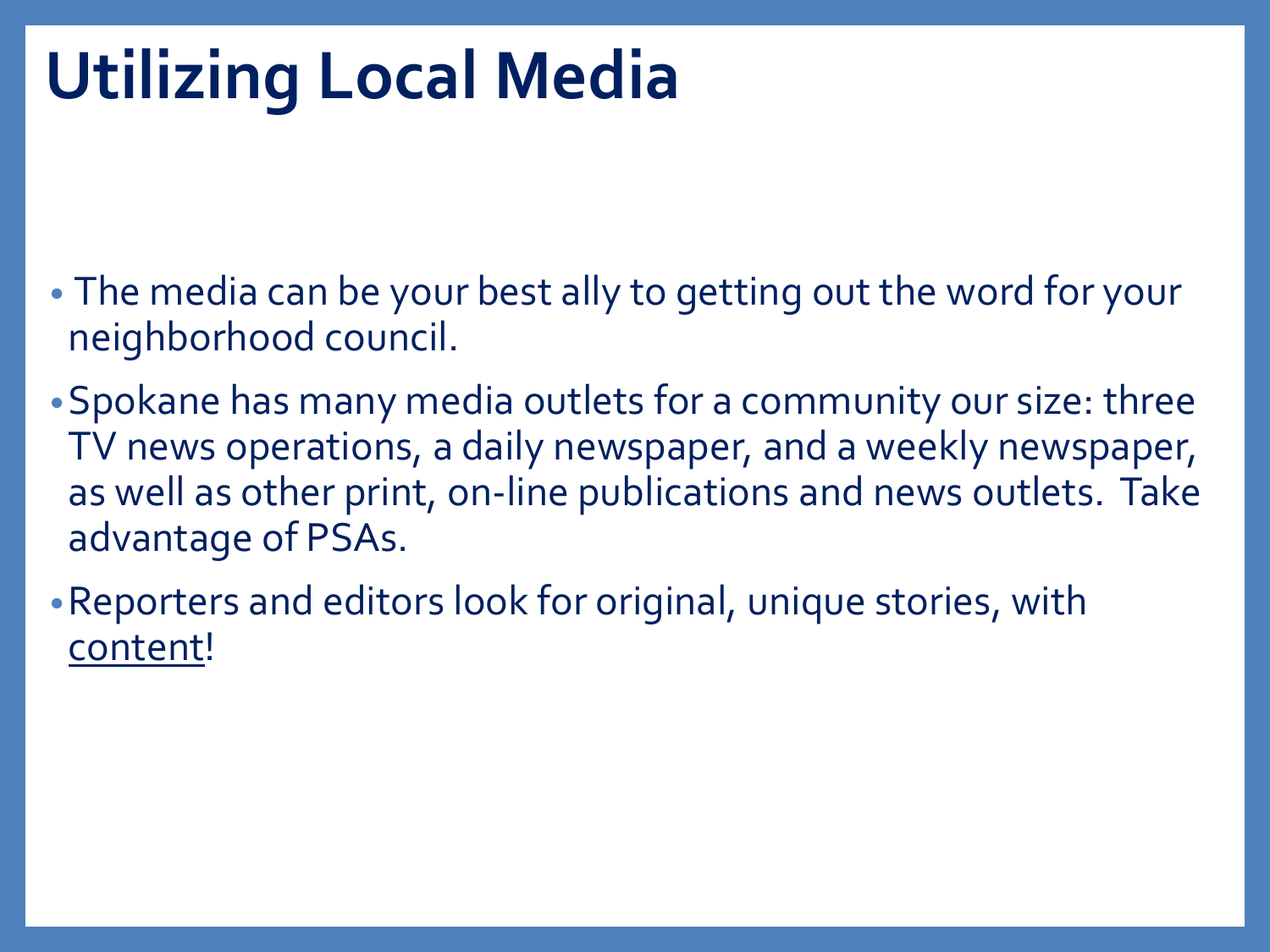### **Broadcasters Need:**

- People willing to be interviewed, visuals, and a fast turnaround.
- Take advantage of new approaches/off times: Morning show interviews, Saturdays and Sundays, and radio options.
- Prepare your messages. Make your messages relevant to community issues/stories
- What information do you want to convey? What is *your* goal for the interview?
- Remember, the reporter is not your audience. Your citizens/businesses/visitors/customers are your audience. Rehearse. Anticipate their questions. And prepare answers.
- Be candid, and positive. Tell stories and have back-up facts.
- Bridge back to your message. This may be a quick reminder, a new program, or an important meeting that requires participation. Have information/contacts readily available and easily found.
- Be readily available for interviews/follow ups. Send thank-you and follow ups to news story - Invite media to your NC meeting/events and develop relationships – Be A Good Partner!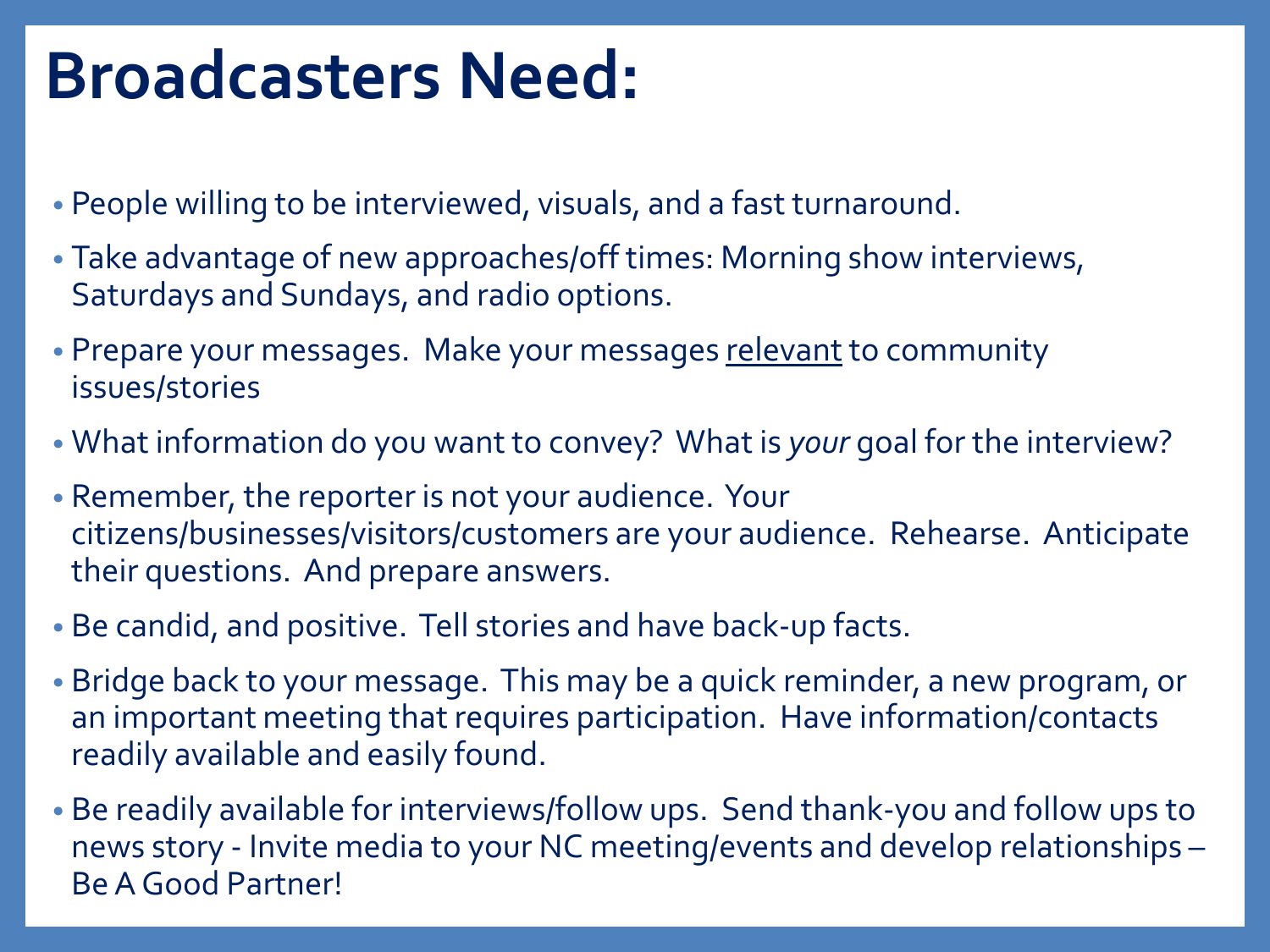### **Elements of a Press Release**

- Remember, reporters are bombarded with news releases. Give them a reason to pick up yours! Pick a compelling topic. Create an engaging message and get it in front of the audience you want to reach. Have a great headline. Write it in "journalism" style with the most important news at the top. That's the "lead."
- Keep in mind "who, what, when, where, why, how"
- Provide relevant, great quotes from appropriate individual(s)
- Include contact(s) name, phone and email / include name of NC and any branding (logo)
- Try to keep press release to 1 page // end with "###" or add "- more -" if additional pages are included
- If you're successful, you will create buzz or interest in your program or project. Build additional audience for your future messages.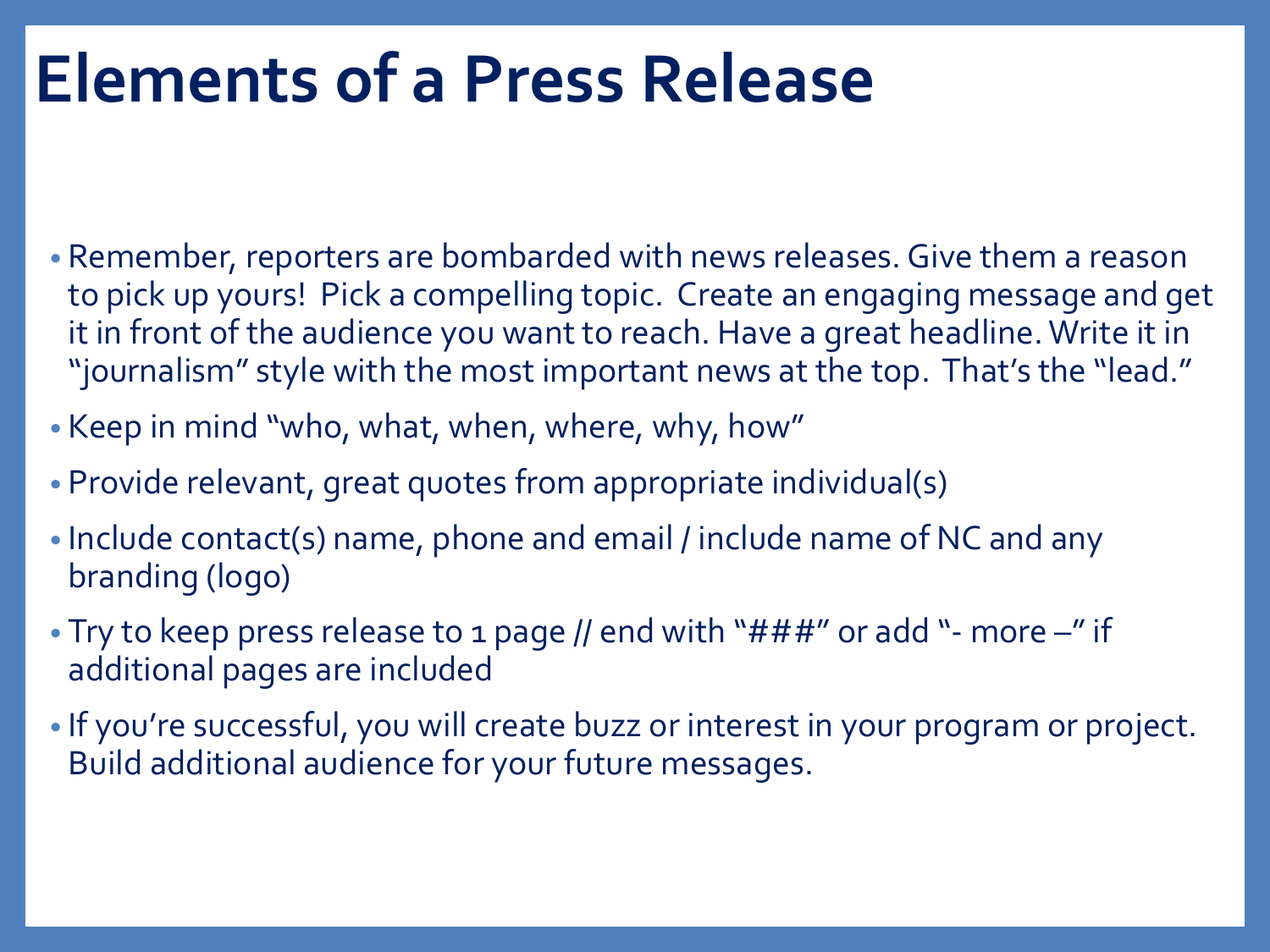### **Inverted Pyramid Writing**